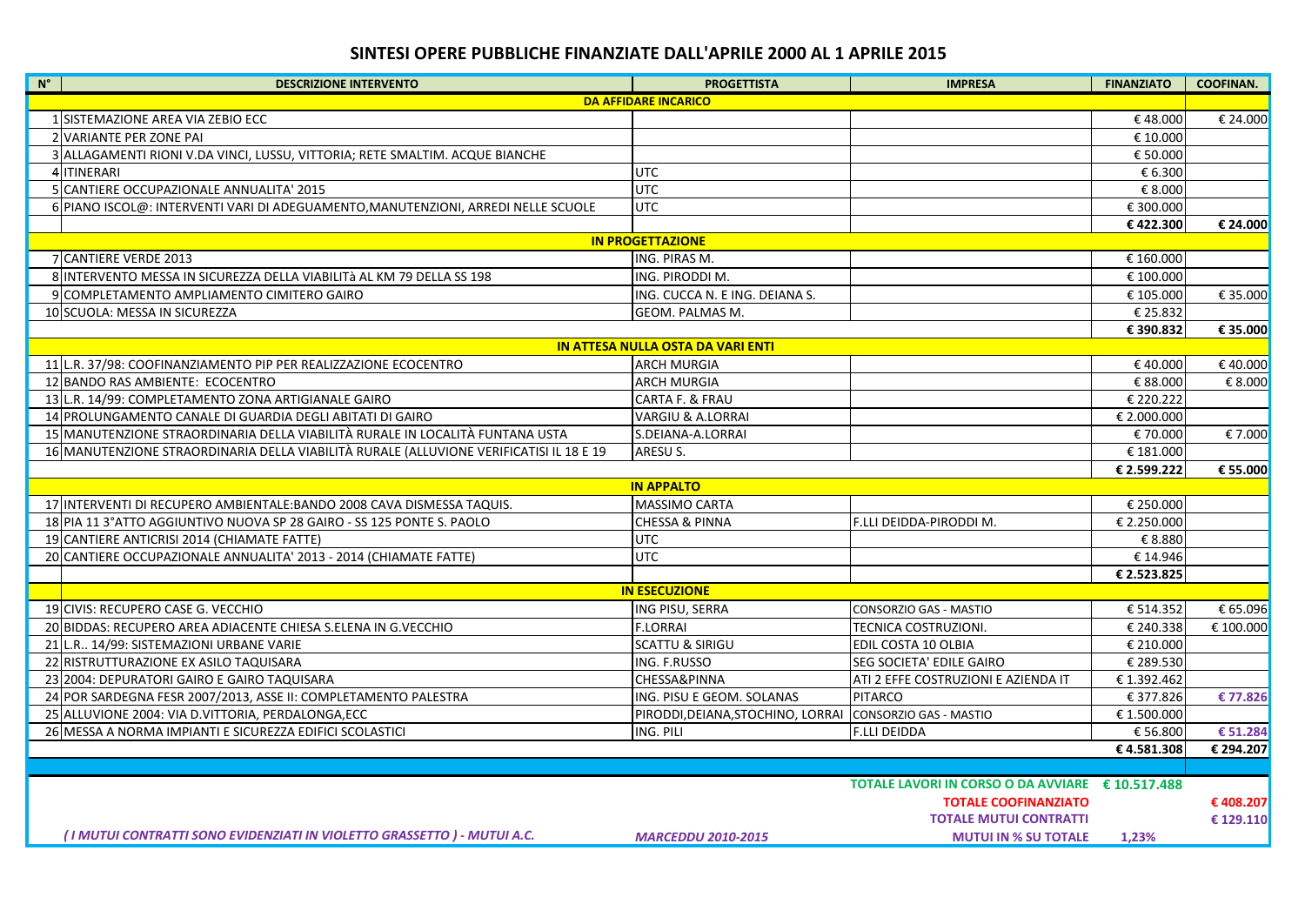| $N^{\circ}$<br><b>DESCRIZIONE INTERVENTO</b>                                    | <b>PROGETTISTA</b>              | <b>IMPRESA</b>                      |           | FINANZIATO COOFINAN. |
|---------------------------------------------------------------------------------|---------------------------------|-------------------------------------|-----------|----------------------|
|                                                                                 | <b>GIA' ESEGUITI</b>            |                                     |           |                      |
| 27 IMPIANTI SOLARI INTEGRATI FV SCUOLE ELEMENTARI MEDIE GAIRO                   | SOCIETÀ THOLOS                  | <b>AETISOL MILANO</b>               | € 146.000 | € 122.320            |
| 28 IMPIANTI SOLARI INTEGRATI FV CAMPO SPORTIVO GAIRO                            | SOCIETÀ THOLOS                  | NUOVA IMPRESA MAMOIADA              | € 146.000 | € 122.320            |
| 29 SARDEGNA FATTI BELLA CANT. 2008                                              | <b>UTC</b>                      | <b>OPERAI COMUNE GAIRO</b>          | € 14.866  |                      |
| 30 CAVA TAQUISARA BANDO 2006                                                    | ING ARESU, LORRAI E GEOL LORRAI | <b>IMPRESA SECCI MAURIZIO</b>       | € 250.000 |                      |
| 31 DISCARICA INERTI MAINESA                                                     | Lorrai                          | USAI GAIRO                          | € 35.329  |                      |
| 32 SARDEGNA FATTI BELLA CANT. 2006                                              | <b>UTC</b>                      | <b>OPERAI COMUNE GAIRO</b>          | €47.416   |                      |
| 33 CANTIERE VERDE ANNO 2011: 27 ASSUNZIONI PER 151 GIORNATE                     | <b>ENTE FORESTE</b>             |                                     | € 500.000 |                      |
| 34 CANTIERE VERDE 2012 ED ECONOMIE 2011 (ASSUNZIONE CIRCA 14 UNITA')            | LORRAI FAUSTO E CUCCA           | COOP. NUORO                         | € 260.000 |                      |
| 35 CANTIERE OCCUPAZIONE 2000                                                    | Ing MURGIA                      | <b>CANTIERE COMUNALE</b>            | € 89.078  |                      |
| 36 CANTIERE OCCUPAZIONE 2001                                                    | Ing DEMURTAS                    | <b>CANTIERE COMUNALE</b>            | € 81.058  |                      |
| 37 CANTIERE OCCUPAZIONE 2002                                                    | Ing MURGIA                      | <b>CANTIERE COMUNALE</b>            | € 126.384 |                      |
| 38 CANTIERE OCCUPAZIONE 2003                                                    | Ing CORDA - DEMURTAS            | <b>CANTIERE COMUNALE</b>            | €76.272   |                      |
| 39 CANTIERE OCCUPAZIONE 2004                                                    | <b>CUCCA</b>                    | <b>CANTIERE COMUNALE</b>            | €76.272   |                      |
| 40 CANTIERE OCCUPAZIONE 2005                                                    | <b>UTC</b>                      | <b>CANTIERE COMUNALE</b>            | € 70.000  |                      |
| 41 CANTIERE OCCUPAZIONE 2006,2007,2008,2009,2010                                | <b>UTC</b>                      | <b>CANTIERE COMUNALE</b>            | € 301.330 |                      |
| 42 CANTIERE OCCUPAZIONE 2011                                                    | <b>UTC</b>                      | <b>CANTIERE COMUNALE</b>            | €49.434   | € 25.000             |
| 43 CANTIERE ANTICRISI ANNO 2012 (AMPLIAMENTO CIMITERO GAIRO)                    | <b>UTC</b>                      | COOP. NUORO                         | € 63.000  |                      |
| 44 ANNO 1998 - AIAS 1° STRALCIO                                                 | Ing MURGIA                      | LOI E. LANUSEI                      | € 206.583 |                      |
| 45 ANNO 1999 - AIAS 2° STRALCIO                                                 | Ing MURGIA                      | <b>COOP. EDILE GAIRO</b>            | € 206.583 |                      |
| 46 ANNI 99-00-01-03: GROTTE E STR. ACCESSO - 1° LOTTO                           | Ing PIRODDI                     | USAI STRADA, F.LLI DEIDDA GROTTA    | € 552.938 |                      |
| 47 ANNO 2002: CONTRIBUTO A 9 DISOCCUPATI                                        | <b>SHARDANA SERVICE</b>         | /=====================              | € 256.739 |                      |
| 48 ANNO 2003 (FORMA ASSOCIATA): SENTIERI TAQUISARA                              | <b>CNE</b>                      | <b>COLORGIS FRANCINI GINO SIENA</b> | € 118.752 |                      |
| 49 ANNO 2004 E RESIDUI 2002,01,00 - ZONA D 1° STRALCIO REALIZZAZ. 4 LOTTI       | Ing Brandas + Geol Lorrai       | DUE EFFE di PISTIS E LECCA          | € 239.258 |                      |
| 50 ANNO 2004 Zona PIP                                                           | <b>UTC</b>                      | <b>FANCELLO- TALANA</b>             | € 55.000  |                      |
| 51 ANNI 2005-2006 STR. GROTTE TAQUISARA - 2° LOTTO                              | Ing PIRODDI                     | SCATTU C. GAIRO                     | € 88.116  |                      |
| 52 ANNI 2007-2008 - CHIOSCO BACCU 'E PRAIDAS                                    | UTC                             | GREEN HOUSE 2000 & ANGIUS           | € 74.000  |                      |
| 53 RESTAURO DELLA CHIESA DI S. ELENA - ABITATO DI GAIRO VECCHIO                 | ARCH. CUCCA                     | <b>DITTA CON BI</b>                 | € 252.510 | € 50.502             |
| 54 POR 2.1: MESSA IN SICUREZZA GAIRO VECCHIO                                    | Ing Brandas + Geol Lorrai       | PABA ARITZO                         | €413.166  | €41.317              |
| 55 PRIMO INTERVENTO RESTAURO CHIESA SANT'ELENA- GAIRO VECCHIO Completamento     | CUCCA, FANCELLO, DONEDDU, PASQ. | TECNICA DI CUBONI MICHELE LANUSEI   | € 50.000  |                      |
| 56 RAS APQ - SECONDO INTERVENTO RESTAURO CHIESA SANT'ELENA- GAIRO VECCHIO       | CUCCA, FANCELLO, DONEDDU, PASQ. | TECNICA DI CUBONI MICHELE LANUSEI   | € 200.000 |                      |
| 57 RAS APQ - PRIMO INTERVENTO RESTAURO CHIESA SAN LUSSORIO                      | RUSSO, SIRIGU, CAPPAI           | MONNI GESUINO ARZANA                | € 285.000 |                      |
| 58 ACCESSO CIMITERO GAIRO S.E.                                                  | <b>Geom PILLONI</b>             | F.LLI DEIDDA GAIRO                  | € 21.813  |                      |
| 59 CIMITERO E CAPPELLA GAIRO VECCHIO                                            | <b>GUISO</b>                    | <b>TODDE E CAULI</b>                | € 154.937 |                      |
| 60 OPERE DI MANUTENZIONE CIMITERIALI GAIRO E GAIRO TAQUISARA                    | Ing LOI                         | <b>SECCI USSASSAI</b>               | € 125.000 |                      |
| 61 50 LOCULI CIMITERO GAIRO S.ELENA                                             | Ingg CORDA - DEMURTAS           | <b>MASIA ORISTANO</b>               | € 25.823  |                      |
| 62 AMPLIAMEMTO CIMITERO GAIRO S. E. (coofinanziamento con fondi comunali)       | Ing MURRU                       | A.DONEDDU                           | € 125.000 | € 25.000             |
| 63 ULTIMAZIONE INTERVENTI CAMPO TENNIS                                          | Ing Carta                       | <b>USAI LANUSEI</b>                 | €75.755   | €40.616              |
| 64 POR 2.1: C.DOCUMENTAZ. EDIFICIO FDS DI GAIRO TAQ.                            | Ing Pili                        | <b>USAI LANUSEI</b>                 | € 249.913 | € 24.991             |
| 65 LAVORI DI COMPLETAMENTO E SISTEMAZIONI VARIE DELL'ABITATO DI GAIRO TAQUISARA | <b>GEOM SOLANAS</b>             | Impresa Langiu Marino               | € 250.000 | € 30.000             |
| 66 GAIRO TAQUISARA: ARREDO PARCO GIOCHI                                         | <b>UTC</b>                      | <b>OPERAI COMUNE GAIRO</b>          | € 8.397   |                      |
| 67 CENTRO DI AGGREGAZIONE SOCIALE                                               | Ing MURRU                       | STOCCHINO ARZANA                    | € 107.776 |                      |
| 68 GAIRO TAQ.: COLLETTORE ACQUE BIANCHE(1°,2°,3° STRALCIO                       | Ing PIRODDI                     | MONNI & DEIANA ARZANA               | € 224.937 |                      |
| 69 GAIRO TAQ.: P.R.U - INTERVENTI SISTEMAZ. URBANE                              | Ing PIRAS                       | SECCI USSASSAI                      | € 103.291 |                      |
| 70 GAIRO TAQ.: CAPPELLA CIMITERO, CIMITERO E CHIESA                             | Ing Ferrai                      | <b>SEG Gairo</b>                    | € 100.062 |                      |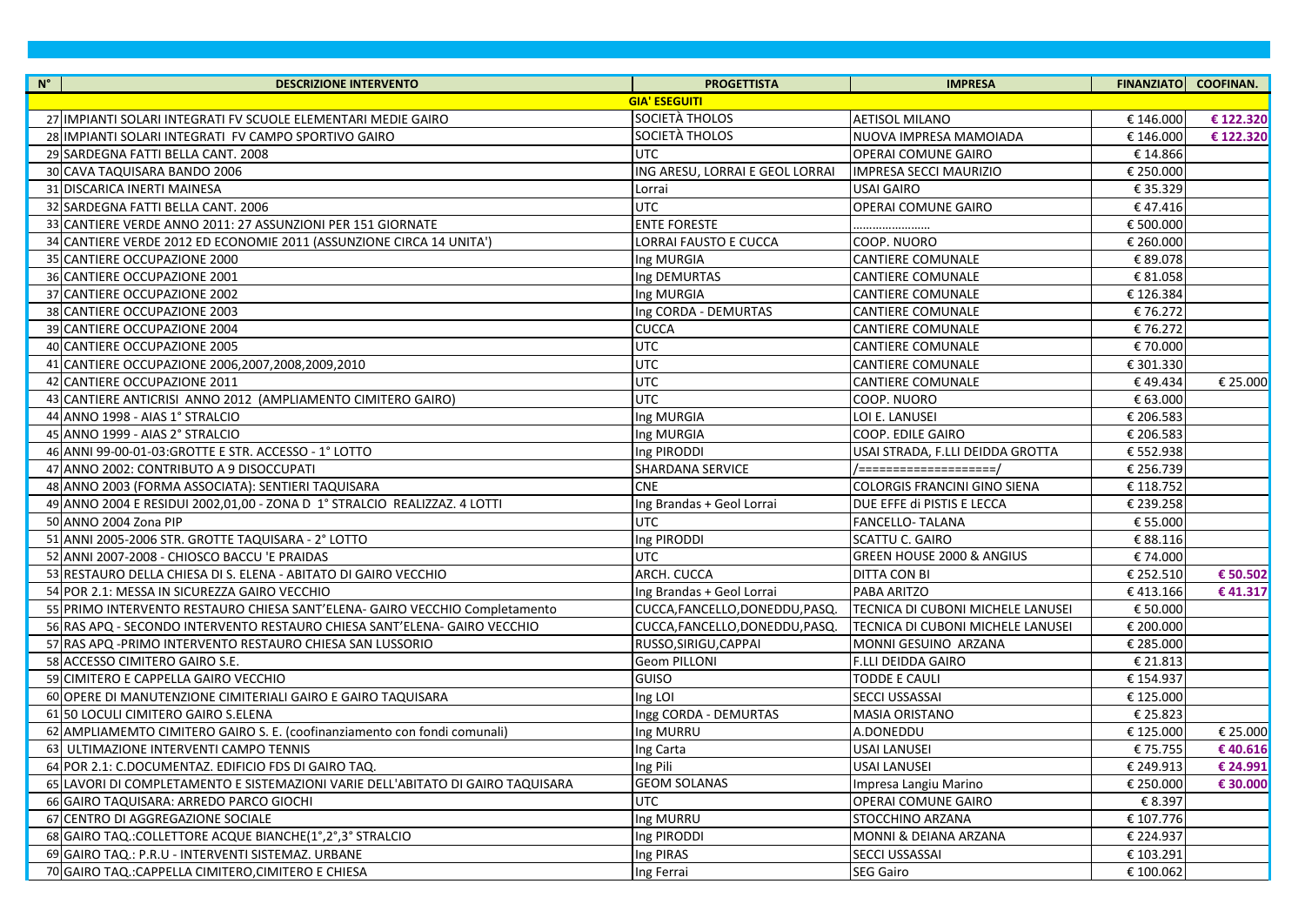| 71 L. 626: ADEGUAMENTO UFFICI COMUNE                                                   | UTC                                                       | CO.E.BI                    | € 26.793  |           |
|----------------------------------------------------------------------------------------|-----------------------------------------------------------|----------------------------|-----------|-----------|
| 72 L.R. 25/93: MANUTENZIONI STRAORDINARIE, VERDE                                       | <b>UTC</b>                                                | <b>OPERAI COMUNE GAIRO</b> | € 18.656  |           |
| 73 L.R. 25/93: PICCOLI LAVORI URBANI VARI                                              | <b>UTC</b>                                                | <b>GISELLU LANUSEI</b>     | € 18.076  |           |
| 74 COLLETTORE VIA PERDALONGA E ACCESSO DEPURATORE                                      | Ing MURGIA                                                | <b>USAI GAIRO</b>          | € 59.393  |           |
| 75 SISTEMAZIONE EX LAVATOIO E PIAZZA                                                   | Ing PIRAS                                                 | <b>USAI GAIRO</b>          | € 28.387  |           |
| 76 RISCALDAMENTO ED AERAZIONE CHIESA                                                   | Ing MURRU - PIRODDI                                       | <b>USAI Costruzioni</b>    | € 80.000  |           |
| 77 SISTEMAZ. PIAZZA CHIESA-SCUOLE E VIA CUBEDDU (2003)                                 | Ing CORDA - DEMURTAS                                      | SAM STOCCHINO ARZANA       | € 64.587  |           |
| 78 3° STRALCIO CASE VIA MASCIA COMPLETAMENTO                                           | <b>ING BRANDAS</b>                                        | DITTA DEIANA PIETRO GAIRO  | € 297.500 |           |
| 79 LASTRICATO VIA DELLA LIBERTA' GAIRO                                                 | Ing Frau + Ing Deiana                                     | <b>IMPRESA LOI ARITZO</b>  | € 260.000 | € 260.000 |
| 80 URBANIZZAZIONE-BITUME VIA D. PINETA TAQUISARA                                       | <b>ING FRAU</b>                                           | Impresa Orrù Arzana        | € 210.000 | € 205.248 |
| 81 COMPLETAM. ZONA NE (PARCO, CALCETTO, FONTANA)                                       | Ing Cucca + Geom Solanas                                  | IDUE EFFE di PISTIS LOCERI | € 200.000 | € 200.000 |
| 82 ANNO 2009: COMPLETAM. ZONA NE (AREA ATTREZZATA E CHIOSCHETTO)                       |                                                           |                            | € 30.000  |           |
| 83 SCUOLA MATERNA: MESSA A NORMA E COMPLETAMENT                                        | <b>ARCH MURGIA</b>                                        | <b>IMPRESA SEG</b>         | €176.225  |           |
| 84 F.NAZ.INV.: SISTEMAZIONE ASILO GAIRO TAQUISARA                                      | Ing PIRAS                                                 | DONEDDU GAIRO              | €40.000   |           |
| 85 SCUOLA ELEMENTARE E MATERNA: RAS PP.II.                                             | ArchORRÙ                                                  | MELIS CARLO GAIRO          | € 112.301 |           |
| 86 SCUOLA ELEMENTARE-MEDIA: MESSA A NORMA IMPIANTI                                     | Ing CARTA                                                 | <b>BARBELLA ANGRI</b>      | € 158.200 |           |
| 87 SCUOLA MATERNA: RIFACIMENTO DEL TETTO                                               | Ing PILI                                                  | PIETRO DEIANA GAIRO        | € 30.000  |           |
| 88 SCUOLE: MESSA A NORMA CUCINA                                                        | Ing CARTA                                                 | <b>SIELCO</b>              | € 39.946  |           |
| 89 SCUOLE: RIFACIMENTO IMPIANTO RISCALDAMENTO (2002)                                   | Ing MURRU                                                 | <b>F.LLI DEIDDA GAIRO</b>  | € 77.469  | € 70.899  |
| 90 MESSA A NORMA SCUOLE: ULTERIORE INTERVENTO                                          |                                                           |                            | € 25.832  |           |
| 91 MESSA A NORMA IMPIANTI E SICUREZZA EDIFICI                                          | <b>UTC</b>                                                | <b>F.LLI DEIDDA</b>        | € 56.800  |           |
| 92 ELETTRIFICAZIONE RURALE ISA COSTA E M.TI NIEDDU                                     | <b>ENEL</b>                                               | <b>ENEL</b>                | € 164.471 |           |
| 93 POR 1.3 3^ SISTEMAZIONE I.G.F. VERSANTE TRUNCONI                                    | IBBA, SORU, LORRAI                                        | ICC CUBONI G./MARA         | €999.115  |           |
| 94 CIPE: SISTEMAZ. I.G.F. VIE GENNARG, PERDALONGA, SARDEGNA                            | STOCHINO, DORE, LORRAI F., LORRAI A MONNI MICHELE, LANGIU |                            | €450.000  |           |
| 95 L.R. 2/2007: SISTEMAZIONI I.G.F. E DIFESA SUOLO                                     | ING PIRODDI GEOM LORRAI                                   | Impresa DGM Cabras         | € 300.000 |           |
| 96 INTERVENTI RIPRISTINO DANNI ALLUVIONALI APRILE 2011 SS 198                          | Ing. Piroddi M.                                           | Tecnoline Cagliari         | € 340.000 |           |
| 97 INTERVENTI CALAMITA' NATURALE ALLUVIONE 10-12 OTTOBRE 2010                          | <b>ING PIRODDI</b>                                        | DONEDDU, SCATTU, TECNOLINE | € 350.000 |           |
| 98 MESSA A NORMA SCUOLA MATERNA                                                        | Ing PIRODDI                                               | DEIANA P. GAIRO            | € 105.000 |           |
| 99 RIPRISTINI STRADA GROTTE                                                            | Ing PIRODDI                                               | <b>F.LLI DEIDDA GAIRO</b>  | € 50.000  |           |
| 100 REALIZZAZIONE MURO ADIACENZE ZONA COCCO                                            | PIRODDI,LORRAI,RUSSO                                      | NUOVA CANTIERI CARDEDU     | € 70.000  |           |
| 101 SISTEMAZIONE STRADA NINARA BIMBOIS                                                 | PIRODDI, LORRAI, RUSSO                                    | SCATTU C. GAIRO            | €95.000   |           |
| 102 RIPRISTINO RETE ACQUE BIANCHE RETE FOGNARIA                                        | PIRODDI, LORRAI, RUSSO                                    | <b>MELIS CARLO</b>         | € 20.000  |           |
| 103 STRADA PARENDADDEI-GUSTIERI'- VASCONE, ECC.                                        | PIRODDI, LORRAI, RUSSO                                    | DONEDDU A.                 | € 120.000 |           |
| 104 ALLUV. 23.12.2006 STR.G.VECCHIO-S.LUSSORIO (3*INT)                                 | Ing PIRODDI                                               | <b>F.LLI DEIDDA GAIRO</b>  | € 100.000 |           |
| 105 ALLUV. 30.1.2006: STRADE RURALI, RETI SS 198                                       | Ing PIRODDI                                               | DITTA AMBU                 | € 160.000 |           |
| 106 ALLUV. DIC.2004:STRADE RURALI, CANALI C.A., RETI, TAQ, ECC.)                       | Ing PIRODDI                                               | F.LLI DEIDDA E TECNOLINE   | € 169.000 |           |
| 107 ALLUV. NOV.2004: CONSOLIDAMENTO, MESSA SICUREZZA                                   | Ing PIRODDI                                               | AMBU                       | € 525.827 |           |
| 108 CIPE: VECCHIO C.LE GUARDIA, 1^SISTEMAZ P.ZA GENNARGENTU (mutuo 1998 ex A.C. Loddo) | Ing MURGIA                                                | PERINO TORTOLI             | € 129.610 | € 129.610 |
| 109 SISTEMAZIONE A MONTE VIA DELLA VITTORIA S.P. 28                                    | Ing PIRAS                                                 | <b>SCATTU C. GAIRO</b>     | € 36.152  |           |
| 110 POR 1.3: 1^ SISTEMAZIONE I.G.F. VERSANTE TRUNCONI (coofinanz. 10.824 fondi comune) | Ing PIRAS +Geol LORRAI                                    | COOP. SOLOLCHE PATTADA     | €948.235  | € 84.000  |
| 111 S.S. 198 1°INTERVENTO PER MESSA IN SICUREZZA                                       | Ing PIRODDI                                               | TECNOLINE AMBU CAGLIARI    | € 101.500 |           |
| 112 S.S. 198 2°INTERVENTO PER MESSA IN SICUREZZA                                       | Ing PIRODDI                                               | TECNOLINE AMBU CAGLIARI    | € 550.000 |           |
| 113 CIPE: 2^ SISTEMAZIONE I.G.F. VERSANTE TRUNCONI                                     | Ing PIRODDI                                               | DITTA MARA E LANGIU M.     | €480.000  |           |
| 114 SISTEMAZIONE VERSANTE MONTE S.S. 198                                               | <b>CONSORZIO BONIFICA</b>                                 | <b>DEMURTAS JERZU</b>      | €774.685  |           |
| 115 PIANO PARTICOLAREGGIATO GAIRO TAQUISARA                                            | Ing MURGIA                                                | /====================      | € 10.000  |           |
| 116 INCARICHI PROFESSIONALI STUDI, PROGETTI (VARIANTI PUC, ZONE B, C, MARKETING, ECC.) | <b>VARI</b>                                               | /====================      | € 122.772 |           |
| 117 REALIZZAZIONE PUC E ADEGUAMENTO AL PPR-PAI                                         | ING. PIRAS, ING. RUSSO E PIU'                             | /====================      | € 219.640 |           |
| 118 PIANO DI VALORIZZAZIONE TERRE CIVICHE (L.R. 12/94)                                 | <b>SIONI MURGIA E MULAS</b>                               | /====================      | €42.000   |           |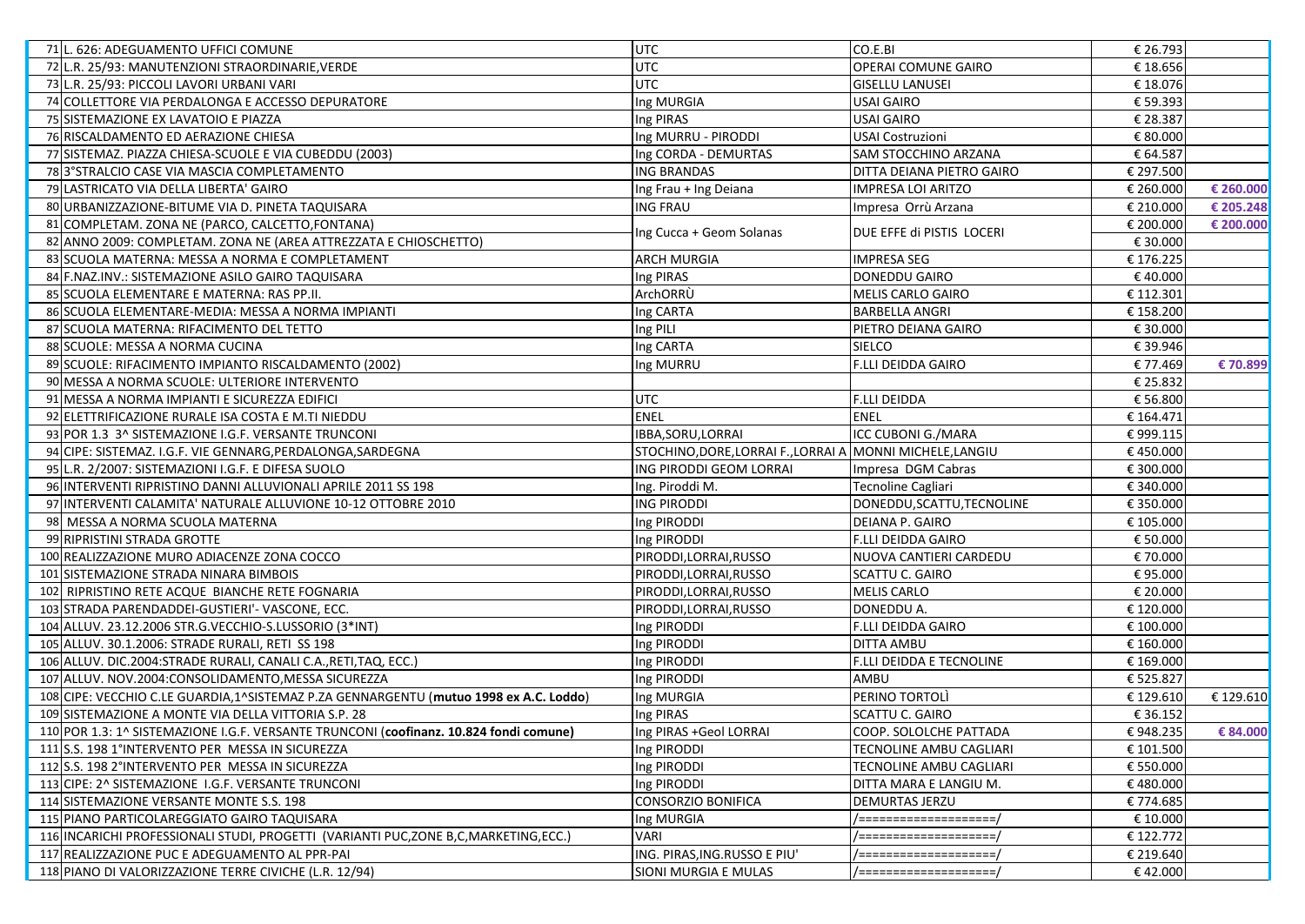| 119 PIANI ATTUATIVI PUC (ZONE TURISTICHE E ARTIGIANALI)                  | BRANDAS, LORRAI, PIRAS, CADAU, FALCO   /==================== |                                  | € 169.288  |          |
|--------------------------------------------------------------------------|--------------------------------------------------------------|----------------------------------|------------|----------|
| 120 PIANO LITORALI COSTIERI - INTESA RAS-COMUNE                          | Ing PILI                                                     | /====================            | € 52.987   |          |
| 121 PIANO PARTICOLAREGGIATO GAIRO VECCHIO                                | <b>BRANDAS - LORRAI - PIRAS</b>                              | /====================            | € 31.956   |          |
| 122 VIDEOSORVEGLIANZA CENTRI ABITATI                                     | UTC                                                          | <b>TEGAS LANUSEI</b>             | € 23.583   |          |
| 123 AULA POLIFUNZIONALE E CORSI FORMATIVI                                | <b>Geom STOCHINO</b>                                         | F.LLI DEIDDA E R.MELONI          | € 337.000  |          |
| 124 CAMPO SPORTIVO                                                       | Geom STOCHINO + Ing PILI                                     | PISTIS, LECCA E ARALLA           | € 670.000  |          |
| 125 P.ZZA MELIS CENTRO POLIFUNZIONALE                                    | Geom STOCHINO                                                | F.LLI DEIDDA GAIRO               | € 125.000  |          |
| 126 POR 2000-06 MIS. 6.5: COMPLETAMENTO TRIBUNE IMPIANTI SPORTIVI        | <b>UTC</b>                                                   | IMP. DEIANA PIETRO               | € 10.850   |          |
| 127 RETE IDRICO FOGNARIA GAIRO (NO GAIRO TAQUISARA)                      | SORU                                                         | LOI E. LANUSEI                   | € 200.000  |          |
| 128 SISTEMAZIONI INTERNE GAIRO TAQUISARA                                 | LOI                                                          | Euro Edil di STOCCHINO ARZANA    | € 230.000  |          |
| 129 COMPLETAMENTO RETE FOGNARIA                                          | <b>FERRAI</b>                                                | <b>SECCI USSASSAI</b>            | € 154.937  |          |
| 130 CONTRIBUTO REDAZIONE PIANO ATTUATIVO                                 | <b>UTC</b>                                                   | U.T.C.                           | € 129.114  |          |
| 131 AULA MULTIMEDIALE SCUOLA E CAMPANILE (COMPLET.)                      | ORRÙ                                                         | COOP. EDILE GAIRO                | € 130.000  |          |
| 132 MANUTENZIONE CHIESA GAIRO SANT'ELENA                                 | <b>MURRU</b>                                                 | COOP. EDILE GAIRO                | € 103.291  |          |
| 133 1° STRALCIO CASE VIA MASCIA                                          | <b>BRANDAS</b>                                               | COOP. EDILE GAIRO                | € 521.621  |          |
| 134 RISTRUTTURAZIONE EDIFICIO SCOLASTICO                                 | ORRÙ                                                         | <b>COOP. EDILE GAIRO</b>         | € 154.937  |          |
| 135 RIONE VIA SELLA E PIÙ; ZONA NORD-EST; VIA CUBEDDU                    | MURGIA - SOLANAS - STOCCHINO                                 | F.LLI STOCCHINO ARZANA           | € 274.813  |          |
| 136 SISTEMAZIONI URBANE VARIE L.R. 14/99                                 | PILI                                                         | <b>COOP. EDILE GAIRO</b>         | € 103.291  |          |
| 137 URBANIZZAZIONE ZONA NORD-EST ABITATO                                 | MURA - PIRODDI                                               | <b>F.LLI DEIDDA GAIRO</b>        | €413.166   |          |
| 138 2° STRALCIO, MTZ VIA MASCIA E PALAZZI VIA TRENTO, URBANIZZ.          | <b>BRANDAS - LORRAI</b>                                      | <b>DEIANA PIETRO GAIRO</b>       | €97.000    |          |
| 139 AVVICINAMENTO RETI ZONA ARTIGIANALE 2°STRALCIO, URBANIZZAZIONE VARIE | Ing PIRAS Geom CUCCA                                         | IMP. F.LLI STOCCHINO/Flli Deidda | € 173.000  |          |
| 140 PERIFERIE URBANE (ZONA C E VERSO S.P. 28)                            | <b>ING FERRAI</b>                                            | MONNI MICHELE ARZANA             | € 300.000  |          |
| 141 L.R. 14/99: SISTEMAZIONE EDIFICIO COMUNALE                           | Ing. W.Palmas                                                | <b>DEIANA PIETRO GAIRO</b>       | € 90.000   |          |
| 142 ATTIVITA' FINALE DI FRAZIONAMENTO E ACCATASTAMENTO                   | RICOSTRUZIONE                                                | RICOSTRUZ.                       | €440.000   |          |
| 143 INTEGRAZIONE REDAZIONE PIANO ATTUATIVO                               | UTC                                                          | <b>UTC</b>                       | € 80.000   |          |
| 144 EROGAZIONE CONTRIBUTI AGLI AVENTI DIRITTO                            | <b>RICOSTRUZIONE</b>                                         | RICOSTRUZ.                       | € 263.978  |          |
| 145 SEGNALETICA CENTRI ABITATI GAIRO E TAQUISARA                         | Ing PIRODDI                                                  | <b>SCATTU C. GAIRO</b>           | € 25.823   |          |
| 146 2004: RIQUALIFICAZIONE ZONA NORD-EST E REALIZZAZ CAMPO CALCETTO      | Ingg PIRODDI CARTA MURRU                                     | STOCCHINO ARZANA                 | €480.000   |          |
| 147 2004: COMPLETAMENTO COCCORROCCI CAMPING                              | Ing BRANDAS LOI E MORO                                       | <b>COOP. EDILE GAIRO</b>         | €440.021   |          |
| 148 2001: REALIZZAZIONE STRADA CIRCONVALLAZIONE GAIRO                    | Ing PIRAS                                                    | NUOVA CANTIERI CARDEDU           | € 813.420  |          |
| 149 2001: IMPIANTO DI ILLUMINAZIONE PUBBLICA - 1º LOTTO                  | Ingg MURRU CARTA                                             | DITTA SCHENA BELLUNO             | € 685.685  |          |
| 150 2001: IMPIANTO ILLUMINAZIONE - 2° LOTTO                              | Ingg MURRU CARTA                                             | <b>UASI ATTILIO VILLAGRANDE</b>  | € 89.000   |          |
| 151 2001: STRADA P.TE TRICOLI - GUSTIERÌ                                 | Ing PILI                                                     | <b>MERIDIONAL BETON</b>          | € 299.545  |          |
| 152 2000: ADEGUAMENTO COCCORROCCI CAMPING - 1° LOTTO                     | <b>BRANDAS - LORRAI</b>                                      | <b>F.LLI DEIDDA GAIRO</b>        | € 154.937  |          |
| 153 2000: ADEGUAMENTO COCCORROCCI CAMPING - 2° LOTTO                     | <b>BRANDAS - LORRAI</b>                                      | <b>SECCI USSASSAI</b>            | € 258.228  |          |
| 154 2000: ADEGUAMENTO COCCORROCCI CAMPING - 3° LOTTO                     | <b>BRANDAS - LORRAI</b>                                      | <b>COGESCA CARDEDU</b>           | € 696.184  |          |
| 155 HOTEL SARCEREI: ACQUISTO ATTREZZATURE                                | <b>UTC</b>                                                   | <b>CARIA G. SELARGIUS</b>        | € 313.477  |          |
| 156 HOTEL SARCEREI: AMPLIAMENTO RISTORANTE, MESSA NORMA                  | <b>UTC</b>                                                   | <b>F.LLI DEIDDA GAIRO</b>        | € 150.000  |          |
| 157 HOTEL SARCEREI: MANUTENZIONI                                         | <b>UTC</b>                                                   | <b>F.LLI DEIDDA GAIRO</b>        | € 25.048   |          |
| 158 POR 1.5: RECUPERO VECCHI OVILI A SCOPI TURISTICI                     | Ing PISANO e Arch STOCHINO                                   | COOP. EDILE GAIRO/ SICO          | €1.021.437 | €91.929  |
| 159 POR 4.5: PUNTO RISTORO A GAIRO TAQUISARA                             | Ing PISANO e Arch STOCHINO                                   | <b>USAI LANUSEI</b>              | € 672.300  | € 72.300 |
| 160 VALORIZZAZIONE PERDA 'E LIANA                                        | <b>COMUNITA MONTANA 11</b>                                   | /=====================           | € 157.519  |          |
| 161 FONDI BIMF ANNO 200                                                  |                                                              | /=====================           | € 37.360   |          |
| 162 L.R. 25/93: LAVORI VARI                                              | <b>UTC</b>                                                   | /====================            | € 18.375   |          |
| 163 PICCOLI LAVORI PAESE (RESIDUI ANNI 2000-01-02-03-04)                 | <b>UTC</b>                                                   | OPERAI COMUNE GAIRO              | €49.430    |          |
| 164 ANNUALITA' 2012                                                      | <b>UTC</b>                                                   |                                  | € 2.652    |          |
| 165 MANUTENZIONI, OPERE VARIE E CURA VERDE PUBBLICO                      | <b>UTC</b>                                                   | OPERAI COMUNE GAIRO              | € 10.000   |          |
| 166 COMPLETAMENTO AREA PIP                                               | CARTA F. & FRAU                                              |                                  | € 110.000  | € 30.000 |